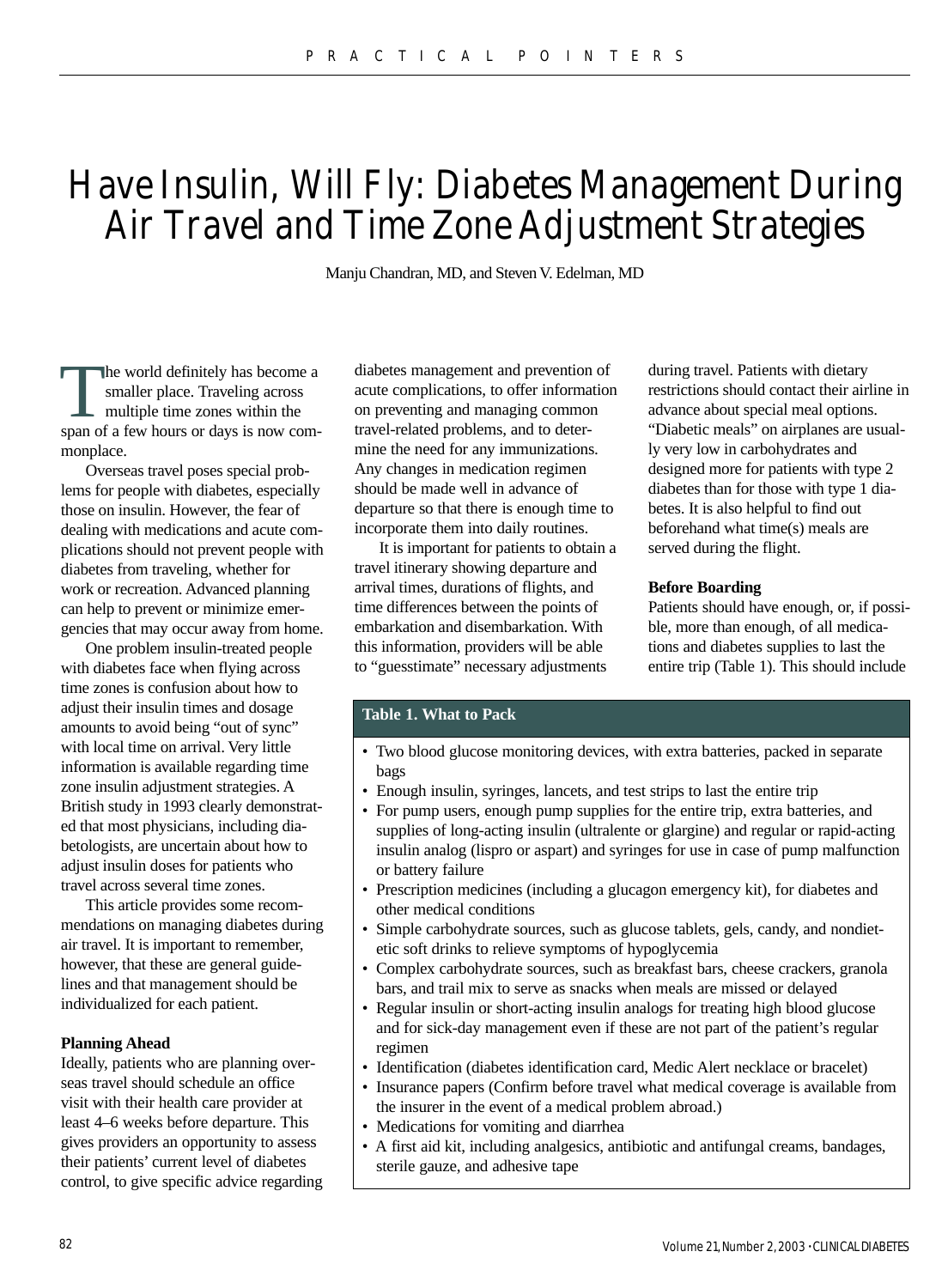two blood glucose monitoring devices (packed in separate bags) with extra batteries; insulin lancets, test strips, and syringes; and, for insulin pump users, pump supplies, extra batteries, and inulin and syringes in case of pump failure.

All medications and supplies should be packed in carry-on luggage rather than in checked baggage. This is not only to prevent loss from bags being misplaced, but also because baggage stored in cargo holds can be subject to extreme temperature changes that may alter the potency of insulin.

The American Diabetes Association has published new air travel guidelines from the Federal Aviation Association (FAA). These guidelines, which cover U.S. travel only, are available online at http://www.diabetes.org/main/type2/ living/travel/default.jsp. According to the updated FAA guidelines, boarding aircraft with syringes or insulin delivery systems is acceptable only if the insulin vials/pens/cartridges have a professional, preprinted pharmaceutical company label clearly identifying the medication. The FAA recommends that passengers bring the original insulin box, which usually displays label and pharmacy instructions. Boarding with lancets for blood glucose monitoring is acceptable as long as the lancets are capped and brought aboard with a glucose meter that has the manufacturer's name printed on it (i.e., "One Touch"). The FAA further recommends that passengers traveling with glucagon kits keep them intact in their original containers that bear preprinted pharmaceutical company labels. Although written prescriptions and letters from health care providers may be helpful once travelers reach their destinations, the FAA, because of forgery concerns, no longer accepts them as adequate proof of insulin necessity.

Insulin is stable under normal conditions at airport terminals and passenger security check points and when passing through X-ray machines that scan carryon baggage. X-ray machines also should have no effect on currently available blood glucose monitoring devices and

insulin pumps. If there is any concern, passengers can request that their carryon bags be hand-checked.

## **On Board**

**Adjusting insulin injections and mealtimes while crossing time zones**  Frequent blood glucose monitoring is essential for safety during flight. Even individuals who do not test frequently at home should test at least every 4–6 hours while traveling. Patients should be cautioned to keep themselves well hydrated with nonalcoholic, caffeinefree beverages throughout their flight.

Diabetes management is usually based on a normal 24-hour medication schedule. When traveling north or south, no adjustments in the 24-hour schedule are needed. However, east or west travel across time zones abbreviates or extends the day depending on the direction of travel.

In general, adjustments to insulin doses are unnecessary if patients are crossing fewer than five time zones. Traveling east will shorten one's day, and, in general, may necessitate a reduction in insulin (especially for shorter flights) because insulin doses would be administered closer than normal and thus could cause hypoglycemia. In contrast, westward travel means a longer day, and so insulin doses may need to be increased. However, this seemingly simple and workable rule of "westward = more insulin; eastward  $=$  less insulin" may not always hold true. Differing times of departure and prolonged flights may require a more complicated approach.

Patients who are not insulin pump users should be transferred to a " basalbolus" insulin regimen before traveling if they are not on one already, because,

short of pump therapy, this is the ideal system to cope with all time zone travel situations. Changing to insulin glargine (Lantus) for basal insulin, with lispro (Humalog) or aspart (Novolog) coverage before each meal, would probably be the most flexible and effective regimen.

In general, patients should be advised to leave their wristwatches unadjusted during flight so that they continue to correspond to the time at their point of embarkation. This will make it easier for patients to judge the timing of their insulin injections and meals.

## **Advice for traveling east across five or more time zones**

An example of an eastward-bound flight would be one from Los Angeles, Calif., to London, U.K., as shown in Table 2. The flight departs Los Angeles at 8:45 p.m., which is 4:45 a.m. London time. It arrives in London at 7:15 a.m. Los Angeles time, which is 3:15 p.m. London time. Total flight time is 10.5 hours.

**Scenario 1.** Assume that the patient taking this flight normally takes insulin (basal and rapid-acting) on a twice-daily schedule as follows: NPH plus regular insulin, 16 units and 10 units, respectively, before breakfast, and 10 units and 10 units, respectively, before dinner. Assuming that he will be served two meals and a snack (dinner shortly after takeoff, a mid-flight snack, and breakfast before landing), the following course can be recommended:

Before departure, he should take his usual evening dose of 10 units NPH plus 10 units regular. Keeping his wristwatch synchronized to Los Angeles time while in flight, about 11–12 hours later, he should take half of his usual morning dose of NPH (8 units) plus the full com-

**Table 2. Time Differences Between Departure and Destination Points on an Eastward-Bound Flight From Los Angeles, Calif., to London, U.K.**

|           | Los Angeles time | London time |
|-----------|------------------|-------------|
| Departure | $8:45$ p.m.      | $4:45$ a.m. |
| Arrival   | 7:15 a.m.        | $3:15$ p.m. |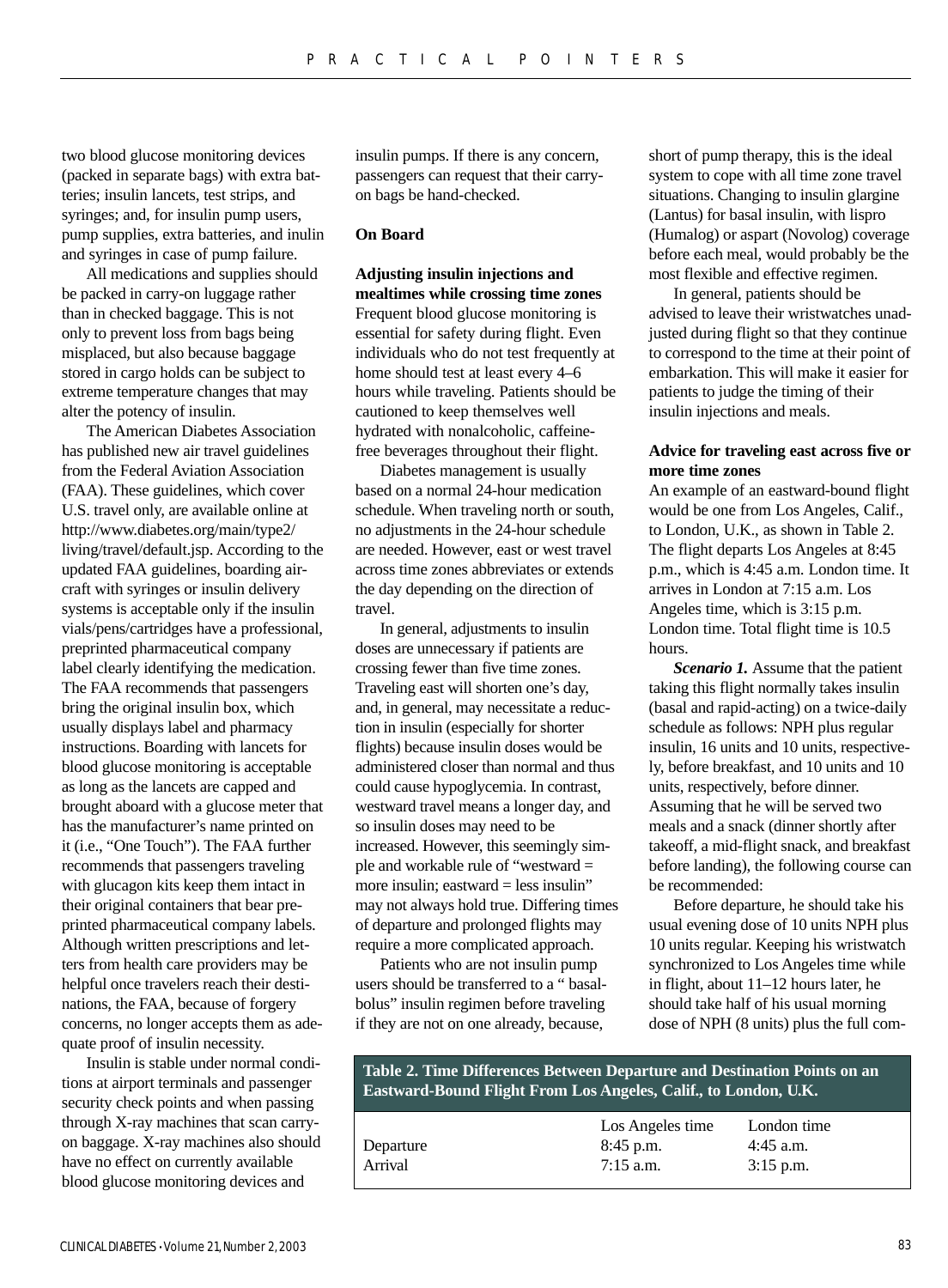plement of regular insulin (10 units), followed by a meal (which, in this case, is likely to be breakfast). Because of the long duration of the flight, however, extra short-acting insulin may be necessary for meals or snacks consumed at times that are not similar to the patient's normal routine (e.g., the dinner and the mid-flight snack). That evening in London, just before dinner (London time), the remaining half of the usual morning dose of NPH insulin (8 units) plus the full complement of regular insulin (10 units) is taken.

Thus, the patient's total NPH insulin dose has not been altered, but rather has been split to help him adjust to the change in time zone. The next morning in London, on local time, the patient's pre-travel regimen can be resumed.

*Scenario 2.* Assume that the patient taking this flight is instead on a regimen of once-daily glargine (24 units at bedtime) with a premeal rapid-acting insulin analog (10 units lispro before each meal). An alternative would be to take the usual dose of glargine at the usual time, say 10:00 p.m. Los Angeles time (this would be on the flight). Twentyfour hours later (i.e., again around 10:00 p.m. Los Angeles time, which would be around 6:00 a.m. London time on the morning of the day after arrival), he can take half his usual glargine dose (12 units). That night at bedtime (London time) he can take the remaining half of his usual glargine dose (12 units), thus keeping the total 24-hour glargine dose the same. Premeal coverage using shortacting insulin would remain the same or be increased if he will be eating more than his usual amount or if there are more meals than usual. The pre-travel regimen of 24 units of glargine at bedtime can be resumed on the third night (second night in London).

For shorter stays, especially if patients are on glargine, it might be easier just to continue taking the insulin according to the usual time in Los Angeles, recognizing that this might involve some inconvenience. For example, the "bedtime dose" of glargine, normally

taken at around 10:00 p.m., would have to be taken at around 6:00 a.m. while in London.

## **Advice for traveling west across five or more time zones**

An example of a westward-bound flight would be from New Jersey to Honolulu, Hawaii, as shown in Table 3. The flight departs New Jersey at 11:40 a.m., which is 6:40 a.m. in Honolulu. It arrives in Honolulu at 10:40 p.m. New Jersey time, which is 5:40 p.m. Honolulu time. Total flight time is 11 hours.

*Scenario 1.* If this is the same patient as in scenario 1 for eastward travel above, i.e., someone who normally takes insulin on a twice-daily schedule of 16 units NPH plus 10 units regular in the morning and 10 units NPH plus 10 units regular in the evening, the following course can be recommended:

He should take his usual morning dose (16 units NPH plus 10 units regular) in the morning before departure. Again, keeping his wristwatch synchronized to New Jersey time, about the time of his usual evening meal (i.e., about 10 hours after the morning dose of insulin), he should take half of his usual evening NPH plus the full complement of shortacting insulin (i.e., 5 units NPH plus 10 units regular), followed by a meal or snack. That evening at dinner (Honolulu time), he should take the remaining half of the intermediate-acting insulin along with his full dose of short-acting insulin (i.e., 5 units NPH plus 10 units regular). The next morning (local time), his usual insulin doses can be resumed.

*Scenario 2.* Assume, as in scenario 2 for eastward travel above, that the patient taking this flight is on a once-daily regimen of glargine (24 units at bedtime) with premeal rapid-acting insulin analog

(10 units lispro before each meal). The alternative would be to take his usual dose of glargine (24 units) the night before his departure. Twenty-four hours later, which in this case would be just before landing in Honolulu, he can take half of his usual dose (12 units). That night at bedtime (Honolulu time), he can take the remaining half of his usual bedtime dose of glargine (12 units). Again, the 24-hour glargine requirement would remain the same, but the dose would be split to help him adjust to the change in time zone. Premeal coverage with a rapid-acting insulin analog would also remain the same or, if more than the usual amount of food or number of meals are consumed, extra lispro could be given during the flight, based on carbohydrate content of the food to be consumed and blood glucose values.

# **Advice for those who use insulin pumps**

Patients using insulin pumps can continue with their normal routine of basal and bolus doses, and they can change the time setting on their pump once reaching the destination. It may be safer to allow blood glucose levels to run slightly higher than normal for the first day or so rather than to risk hypoglycemia.

Patients on pumps should carry supplies of long-acting insulin (ultralente or glargine) and regular insulin or rapidacting insulin analog (lispro or aspart), along with syringes and extra batteries to use in case of pump malfunction or battery failure. In such cases, patients should be instructed to administer a once-daily dose of glargine equivalent to the total 24-hour basal dose. If the patient has ultralente, the total dose (which is again equivalent to the total basal rate) should be split between the

**Table 3. Time Differences Between Departure and Destination Points on a Westward-Bound Flight From New Jersey to Honolulu, Hawaii**

|           | New Jersey time | Honolulu time |
|-----------|-----------------|---------------|
| Departure | $11:40$ a.m.    | $6:40$ a.m.   |
| Arrival   | $10:40$ p.m.    | $5:40$ p.m.   |